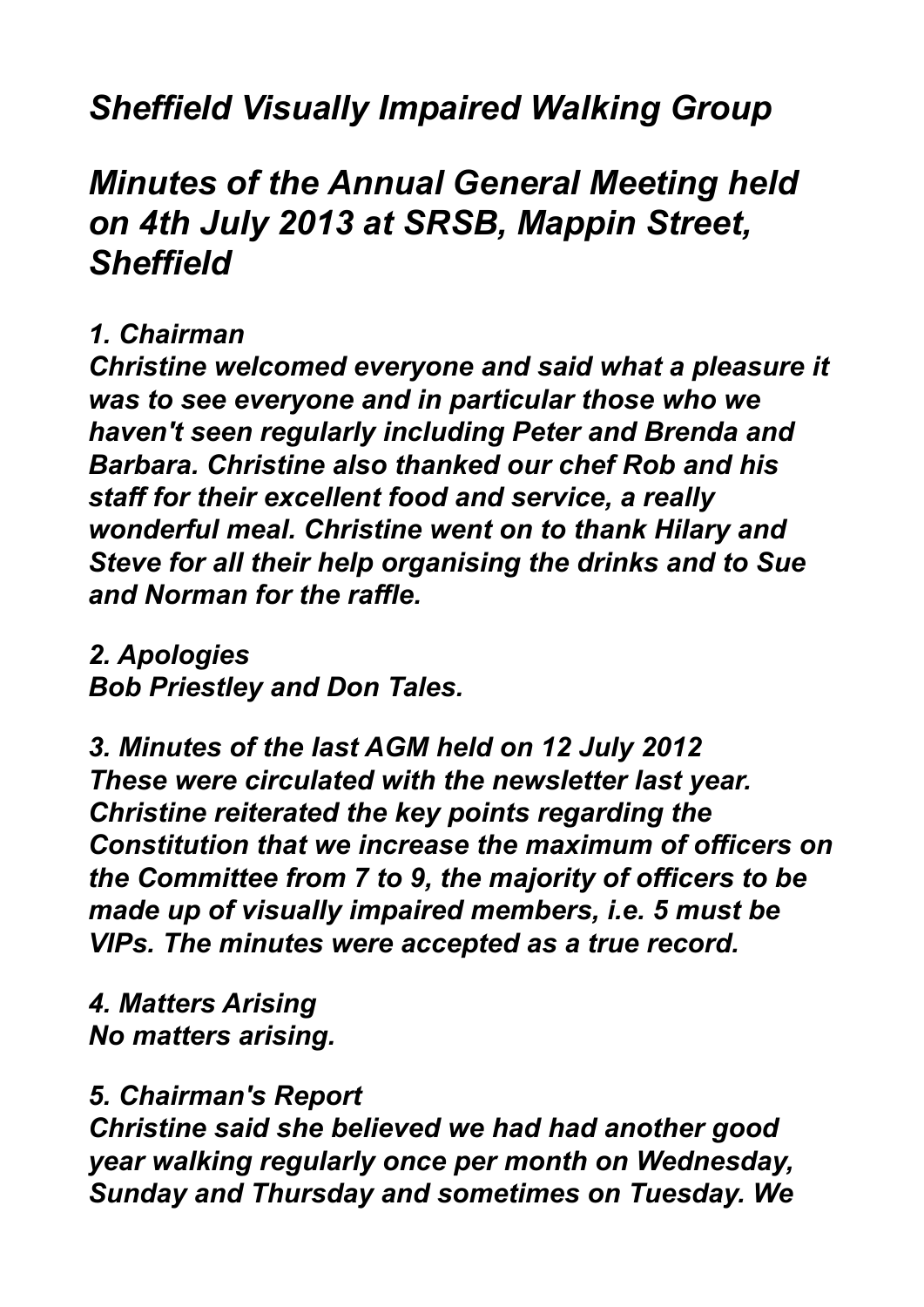*were very grateful for the support of a range of people, the Ramblers, National Trust, and the Peak Park Rangers and our own guide members. She paid special tribute to John Bater for organising the walks tirelessly and with such dedication, he deserved all the applause we can give him.*

*The Trip to Saltaire unfortunately has had to be postponed as Philip Timms from the Hearing Group is ill as is his wife. We all wished them both well and will pick this up later in the year. Last year's holiday to Hawes was successful and we are looking forward to this year's holiday to Grassington. Hilary made some points. We would leave at 9.30 am. The walks would be led by Ted on Tuesday, Colin on Wednesday and Rachel on Thursday. Hilary suggested that we have an away day in Skipton on Friday where our own guides could lead us on a canal walk and we could have a meal of fish and chips there. She also mentioned that we could eat at the Black Bull on Monday and perhaps try the Fountain another time but we would see how we feel when we get up there.*

*Christine went on to thank Jack and Ann particularly for organising the stone walling and Betsy for the motor cycling. She also thanked Eric for raising £265.00 for our funds on his Coast to Coast tandem bike ride with his son Fraser - a really good effort. We are all impressed. We are also impressed with Ann's half marathon she raised £255.00, many thanks Ann - we are very grateful. Christine has been thinking about getting a shorter easier walk once a month on a Tuesday as we are getting older and some of us would welcome this but we need to have enough guides. Christine will put something in the next newsletter. Christine gave a special tribute to Sue*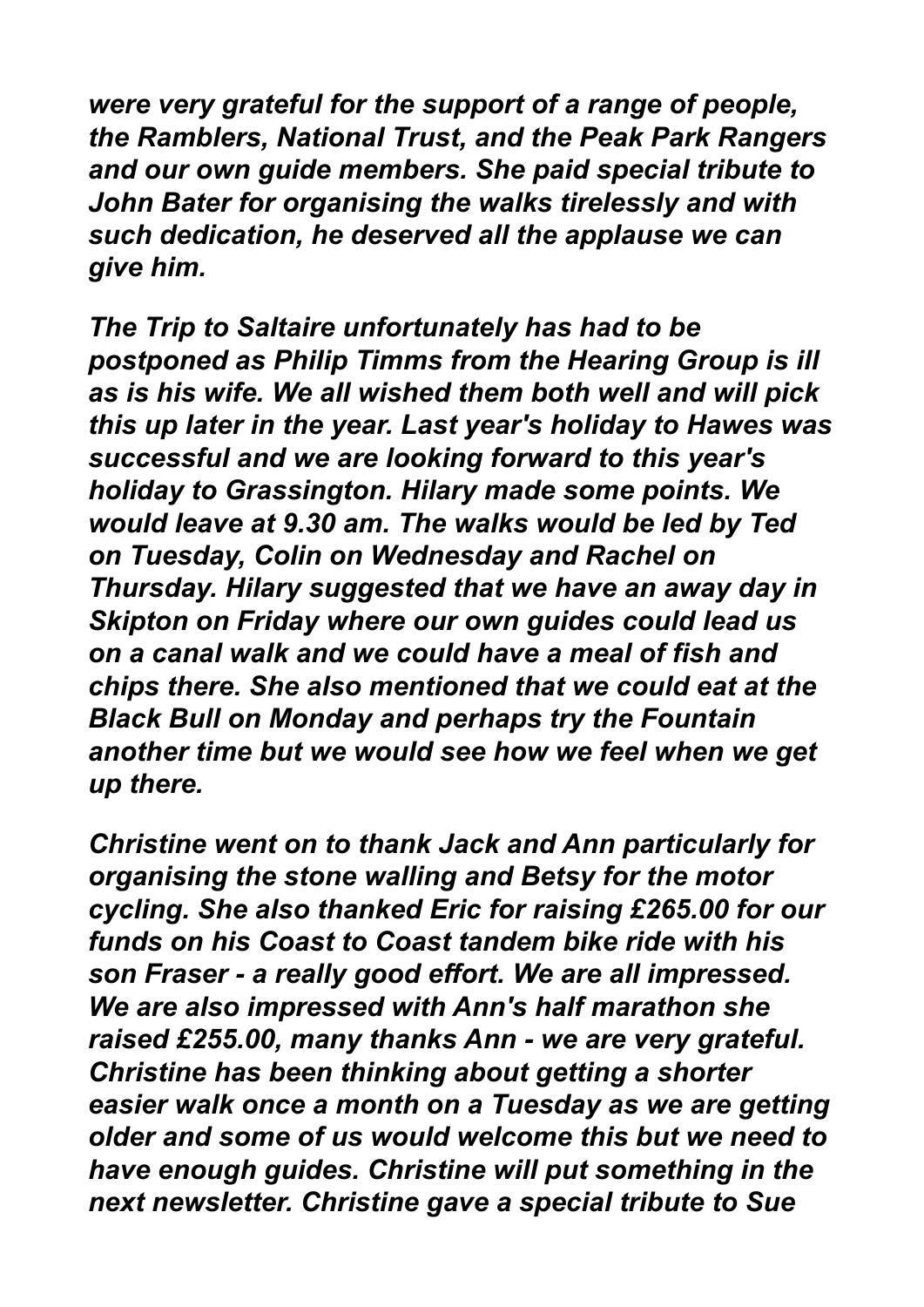*Pearson our Treasurer for being Treasurer for the past 5 years. On our behalf Christine thanked Sue for her dedicated service, we are very grateful, thank you Sue.*

*Finally Christine gave thanks to the guides as none of this would be possible without them.*

*6. Treasurer's Report A copy of the Treasurer's Report is available if anyone wants a copy. The Treasurer's analysis was read out to members. The report was accepted as a true record by members.*

### *7. Election of Officers*

*Stan Wainwright was elected as the new Treasurer The posts of Chair (Christine Hewitt), Vice Chair (Eric Andrews), Walks Co-ordinator (John Bater), Social Secretary (Hilary Myers), Membership Secretary (Brian Hirst), Newsletter Editor (Gail Fagin) and the Minute Secretary (Pauline Bullivant) to remain as last year as no other nominations were made for any of the posts. David Cadet was elected on to the Committee. Chair: Christine Hewitt Vice Chair: Eric Andrews Walks Planner and Co-ordinator: John Bater Membership Secretary: Brian Hirst Treasurer: Stan Wainwright Social Secretary: Hilary Myers Minutes Secretary: Pauline Bullivant Newsletter Editor: Gail Fagan Other Committee Members: David Cadet*

*8. Any other business* 

*Jack Burling telephoned Hilary to say he can't go on the holiday to Grassington due to ill health but wished to be remembered to all and hopes to get to see you all again.*